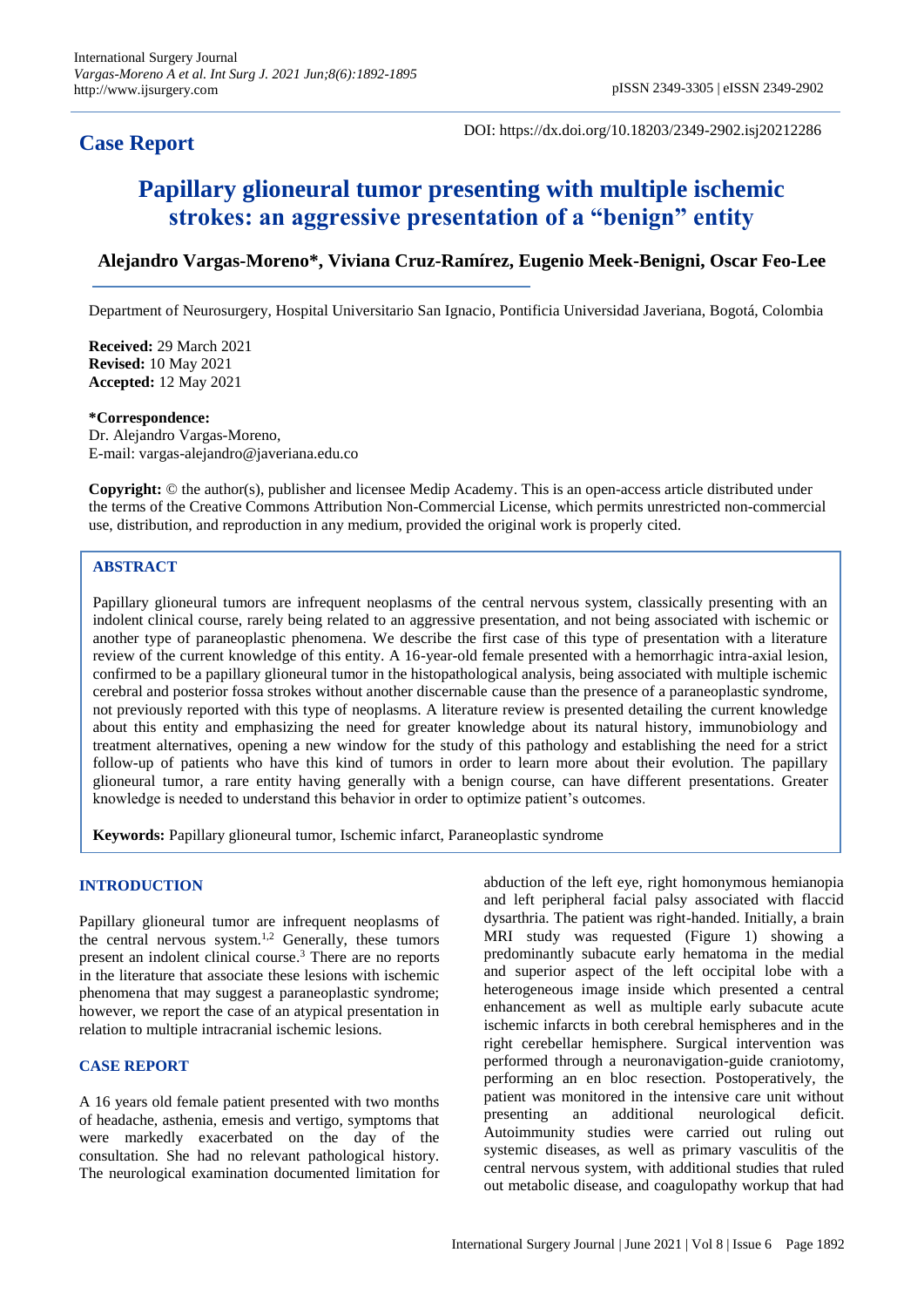negative findings. Cardiac studies had no abnormal findings, considering the ischemic phenomena in relation to the underlying tumor pathology.



**Figure 1: MRI and conventional angiography showing an early subacute hematoma in the medial and superior aspect of the left occipital lobe with a heterogeneous image in its interior as well as multiple acute ischemic infarcts - early subacute in. Angiographic study with low tumor perfusion.**



#### **Figure 2: 20× HE staining showing a lesion with pseudo papillary formation delineated by a single layer of cuboidal cells with a scant cytoplasm and nucleus without atypia within a cell stroma. Immunohistochemical staining showing a mixed glioneural lineage and a low rate of cell proliferation.**

The patient was discharged home after this. The pathology study (Figure 2), in the hematoxylin-eosin sections at low magnification, showed a well-defined tumor lesion with a benign appearance, with minimal microvascular proliferation, without necrosis or cellular atypia. Glial differentiation was evidenced, as well as areas of pseudo papillary formation delineated by a single layer of cuboidal cells with scant cytoplasm and a nucleus without atypia, which surround blood vessels with hyalinized walls. Regarding cell morphology, cells

with a neural appearance that formed perivascular rosettes with vascular hyalinization were evidenced. Likewise, hemosiderin deposits were identified. Immunohistochemistry showed the glial component oriented around the hyalinized blood vessels, highlighted with PAGF and OLIGO2, while the neuronal component that was distributed in the papillary area, presented neurocytic and ganglionic morphology, with marked positivity in NeuN and light with synaptophysin. The cell proliferation index (KI67) was low, being less than 2%.



#### **Figure 3: Postoperative brain magnetic resonance imaging showing complete resection of the lesion.**

A follow-up imaging study was performed at 3 months, which ruled out residual disease (Figure 3) or recurrence, having recovery from the previously described deficit and persisting only with a known visual field compromise.

#### **DISCUSSION**

The papillary glioneural tumor typically presents and indolent behavior and slow growth, being predominantly supratentorial, generally adjacent to the lateral ventricular system and in relation to the temporal lobe, being reported in patients from the first to the eighth decade of life (4 to 75 years), and corresponding to less than 0.02% of intracranial neoplasms.<sup>2</sup> The first report of this pathology dates from 1998, however, it was not described as a particular entity until 2007.<sup>1,3</sup>

The clinical presentation of these lesions is variable; however, the majority of patients are asymptomatic or present a scarce neurological compromise, generally having a benign clinical course.<sup>4,5</sup> Bleeding associated with this type of tumor is not frequent. Carangelo et al only found two cases with hemorrhage in a series of 67 of this type of tumors, finding possibly related to the thin wall of the blood vessels in the solid region and their hyalinization in the papillary region.<sup>1,2</sup>

Imaging studies characterize it as a circumscribed lesion, with a cortico-subcortical extension, or deeper in relation to the ventricular system, with cystic and solid components. Its solid components are Iso-Hypo intense in T1 and Iso-Hyper intense in T2, classically presenting a patchy or ring enhancement after gadolinium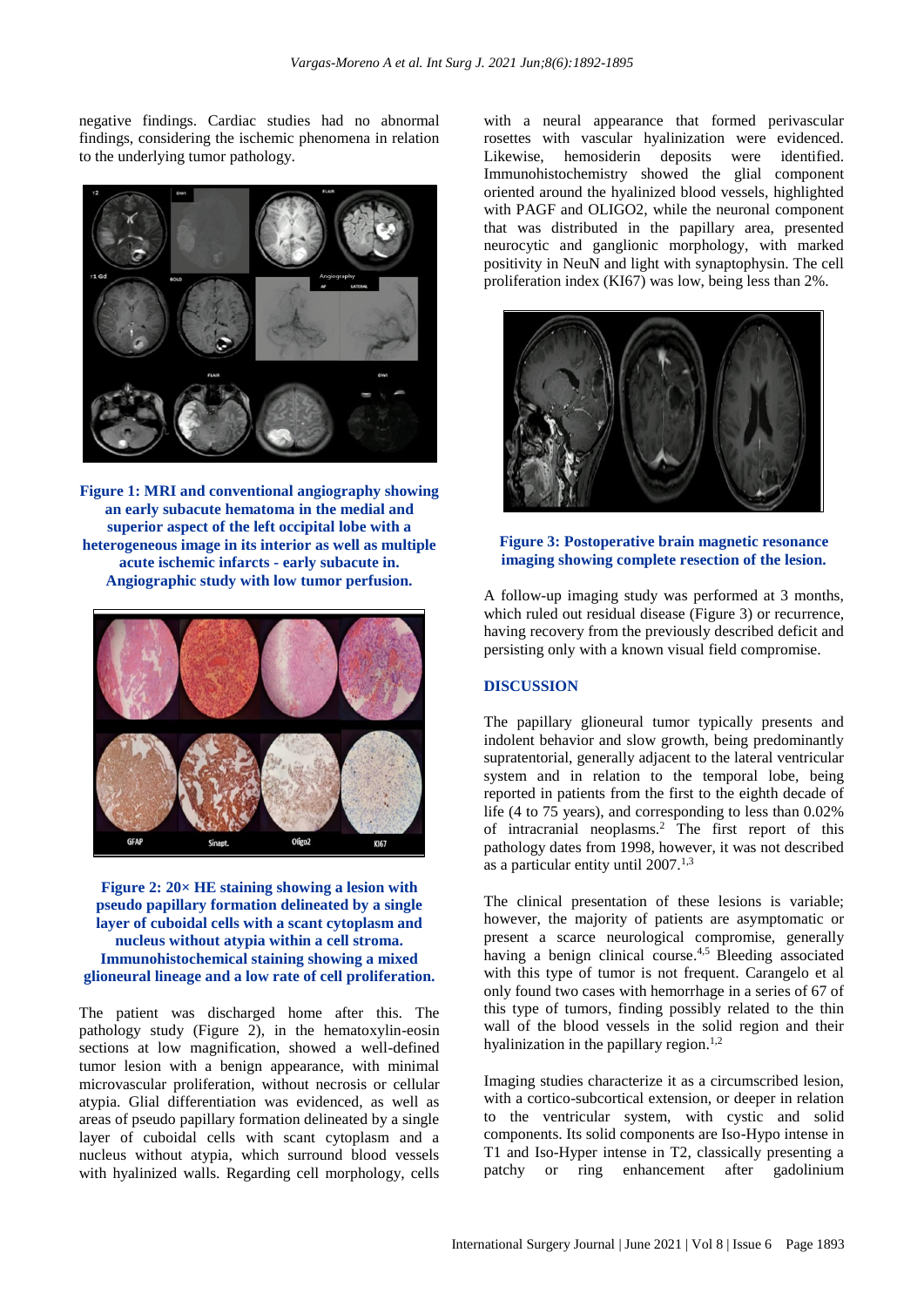administration. They may additionally present calcifications or have a hemorrhagic component, as well as be associated with edema or mass effect if the lesions are large. 7

According to the WHO 2016 central nervous system tumor classification, this tumor is located in the section of mixed neuronal and glioneural tumors. It is characterized by a prominent pseudo papillary architecture, a single or pseudo-stratified layer of flattened or cuboidal glial cells with round nuclei and scant cytoplasm, located around hyalinized blood vessels together with intervening collections of neurocytes and medium-sized ganglion cells with accompanying neuropil. <sup>12</sup> In its histology, a fundus that can be fibrillary or micro cystic is described. Neurocytes frequently resemble oligodendrocytes. Towards the periphery of the tumor, scattered tumor cells intermingle with glyotic areas that may present Rosenthal fibers, eosinophilic granular bodies, hemosiderin, and micro calcifications. 13,14 It is necessary to clarify that these glial elements lack atypia and mitotic activity, likewise, microvascular proliferation and necrosis is minimal, characteristics that give this tumor benignity.

Immunohistochemical studies show positivity for fibrillar glial acid protein (PGFA) and S100 in cells surrounding the pseudo papillae, as well as immunoreactivity for synaptophysin, neurofilaments, and OLIG2 in neuronal elements that are located in the interpapillary areas. 14,15 Tumor cells are negative for epithelial membrane antigen (EMA) and cytokeratins. The cell proliferation index measured with KI67 is generally low.<sup>12</sup>

Molecularly, the fusion in the SLC4A1-PRCKCA gene has been found to be highly specific for this entity. Mutations in the BRAF V600E gene have also been described. 2,8

The treatment of these injuries is essentially surgical associating this therapy modality with even injury-free progression and very good overall survival.<sup>1,2,9</sup> In a metaanalysis it is reported that the 1.5-year progression-free survival is 86% with an overall survival in the same period of 98%.<sup>10</sup>

It has not been clarified in the reports that exist on this pathology if the clinical presentation is established as a risk factor for its greater aggressiveness, however, we are facing the first case of this entity that is associated with a<br>paraneoplastic phenomenon of multiple multi paraneoplastic phenomenon of multiple multi topographic intracranial ischemic events that do not correlate with any other alteration other than the presence of this tumor entity. The paraneoplastic syndrome in the context of an oncological pathology at the level of the nervous system can have extensive involvement (brain, spinal cord, cranial nerves, retina, peripheral nerve and neuromuscular junction), being these alterations generally associated with tumor lesions with an expression of proteins with neuroendocrine potential, immunoglobulin production, or associated with organs with immune regulatory potential, characteristics that have not been described as present in papillary glioneural tumors and that open a spectrum of study about these apparently indolent tumors. 5,11

#### **CONCLUSION**

The papillary glioneural tumor, a rare entity and generally with a benign course, can show extremes of presentation, as discussed in this article. The need for greater knowledge about its natural history, immunobiology and treatment alternatives, opens a new window for the study of this pathology and establishes the need for a strict follow-up of patients who have this entity in order to learn more about its evolution. The first reported case associated with a presentation for neoplastic disease was described, which leads to question the "indolent" characteristic of this lesion and opens the question of a potential multi-systemic compromise associated with it.

*Funding: No funding sources Conflict of interest: None declared Ethical approval: Not required*

#### **REFERENCES**

- 1. Carangel B, Arrigucci U. Papillary glioneuronal tumor: case report and review of literature. G Chir. 2015;36(2):63-9.
- 2. Goethe E. Recurrent papillary glioneural tumor. World neurosurgery. 2019;128:127-30.
- 3. Komori T. Papillary glioneuronal tumor: a new variant of mixed neuronal-glial neoplasm. Am J Surg Pathol. 1998;22(10):1171-83.
- 4. Li D. Clinical, radiological, and pathological features of 16 papillary glioneuronal tumors. Acta Neurochir (Wien). 2014;156(4):627-39.
- 5. Adam C. Papillary glioneural Tumor: Not always a benign tumor?. Clinical neuropathology. 2007;26(3):119-24.
- 6. Yadav N. Papillary glioneuronal tumors: A radiopathologic correlation. European Journal of Radiology. 2017;97(2017):44-52.
- 7. Doxtader E. Cytopathologic features of papillary glioneuronal tumor. Diagnostic Cytopathology. 2017;1-3.
- 8. Gelpi E. Papillary glioneuronal tumor. Neuropathology. 2007;27:468-73.
- 9. Demetriades AK. Papillary glioneuronal tumour: a review of the literature with two illustrative cases. Br J Neurosurg. 2013;27(3):401-4.
- 10. Schlamann A. An individual patient data metaanalysis on characteristics and outcome of patients with papillary glioneuronal tumor, rosette glioneuronal tumor with neuropil-like islands and rosette forming glioneuronal tumor of the fourth ventricle PLoS ONE. 2014;9(7):e101211.
- 11. Dalmau J. Paraneoplastic syndromes of the CNS. Lancet Neurol. 2008;7(4):327-40.